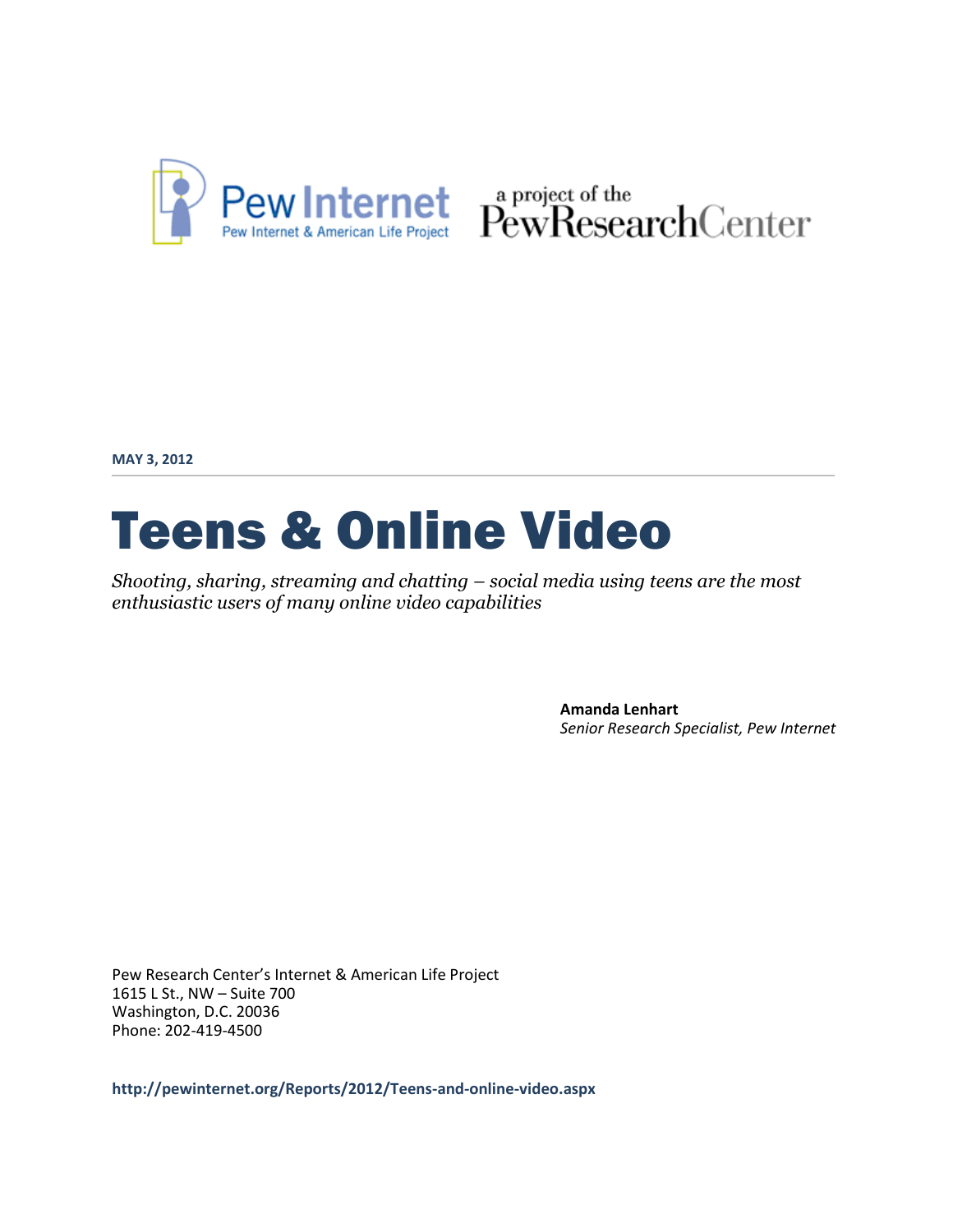# Teens and video: shooting, sharing, streaming and chatting

# **Summary**

- 37% of internet users ages 12-17 participate in video chats with others using applications such as Skype, Googletalk or iChat. Girls are more likely than boys to have such chats.
- 27% of internet-using teens 12-17 record and upload video to the internet. One major difference between now and 2006 is that online girls are just as likely these days to upload video as online boys.
- 13% of internet-using teens stream video live to the internet for other people to watch.
- Social media users are much more likely than those who do not use social media to engage in all three video behaviors studied.

Some 95% of teens 12-17 use the internet, according to a survey of 799 teens conducted by the Pew Research Center's Internet & American Life Project between April 19 and July 14, 2011. In that study, the teens were asked about a number of online behaviors and the results for video-oriented activities are reported here.

# Video chatting

### 37% of online teens have video chat conversations with others.

Nearly 2 in 5 online teens (37%) say they have video chatted with someone else using applications such as Skype, iChat or Googletalk.

### Girls are more likely than boys to video chat.

Online girls are more likely to report video chatting than boys, with 42% of girls who use the internet saying they have video chatted compared with about a third (33%) of boys.

#### Teenagers of different ages are equally likely to video chat.

Some 34% of online 12-13 year olds use video chat, as do 39% of 14-17 year olds. The differences by age are not statistically significant.

### White youth are more likely to video chat than Latino youth.

White teens who use the internet are more likely to report video chatting than online Latino teens; 41% of white teens do so, as do 28% of Latino youth. There are no statistically significant differences between online black youth and either white or Latino youth in video chatting.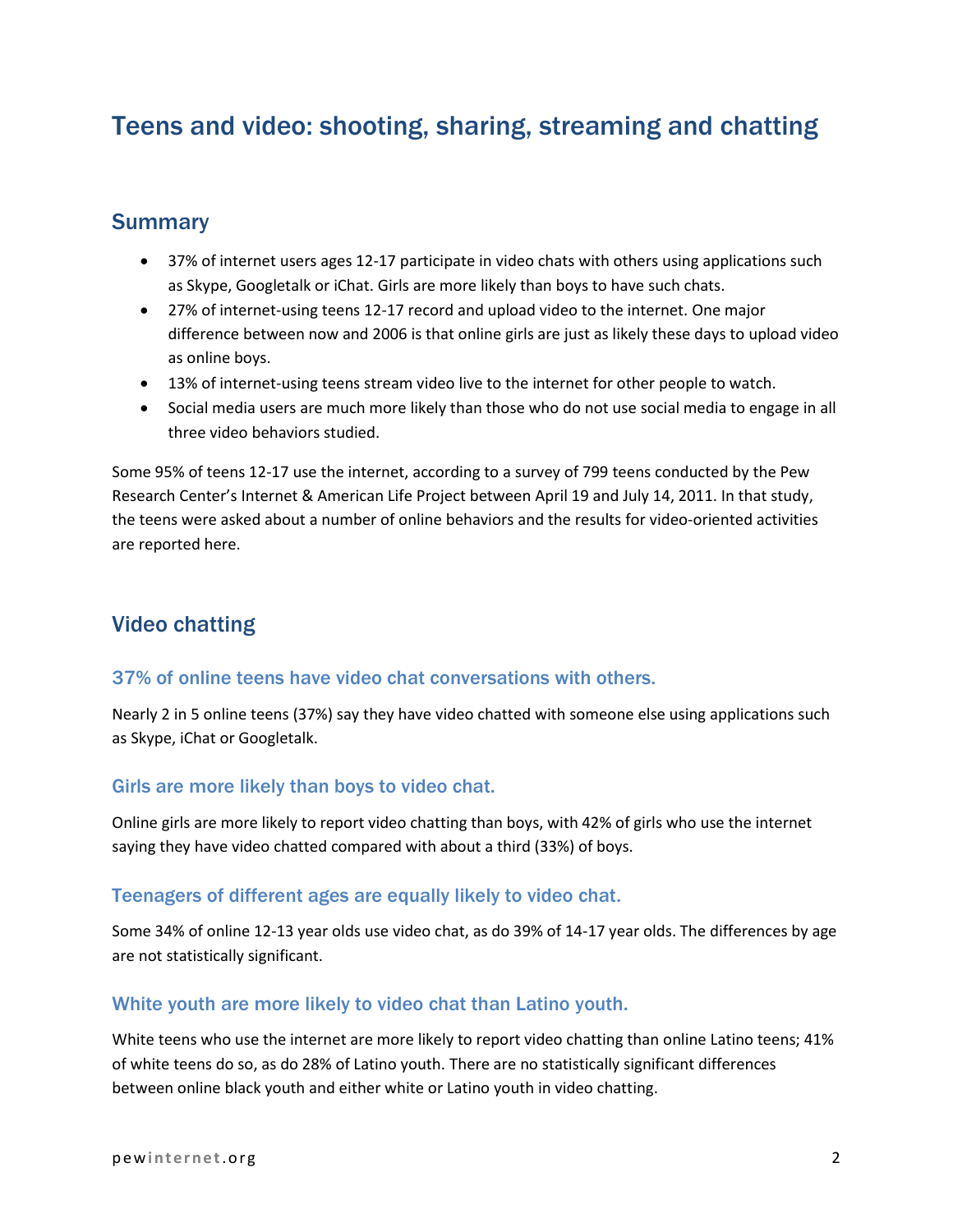# Youth from higher income and higher education families are more likely to video chat than youth from lower income and education households.

Online teens from families with the lowest levels of parental education – where a parent has not received a high school diploma – are much less likely than others to video chat with just 14% of teens in those families video chatting, compared with 40% of teens with parents with higher levels of education.

In a similar vein, teen internet users from higher income families are more likely to video chat than lower income teens. Of online teens from families earning \$75,000 or more annually, 46% use video chat, while 32% of online teens from families earning under \$50,000 annually use these services.

# Frequent internet users, texters and social media users are all more likely to video chat than others.

Some 43% of daily internet users video chat, compared with 31% of weekly users and 1% of those who use the internet less often.

Our survey found that 77% of all teens ages 12-17 have cell phones and 97% of cell users (or 75% of all teens) can send and receive texts. Teens who text are also more likely to use video chatting, with 40% of texting teens chatting compared with 27% of non-texters. Other social media communicators also show similar patterns.

Some 77% of all teens – or 80% of the internet-using teens – say they use social networking sites such as Facebook; 16% of online teens use Twitter. Teens who use Facebook and Twitter are more likely to use video chat, with 41% of Facebook users chatting (compared with 25% of non-users) and 60% of Twitter users using video chat (compared with 33% of non-Twitter users.)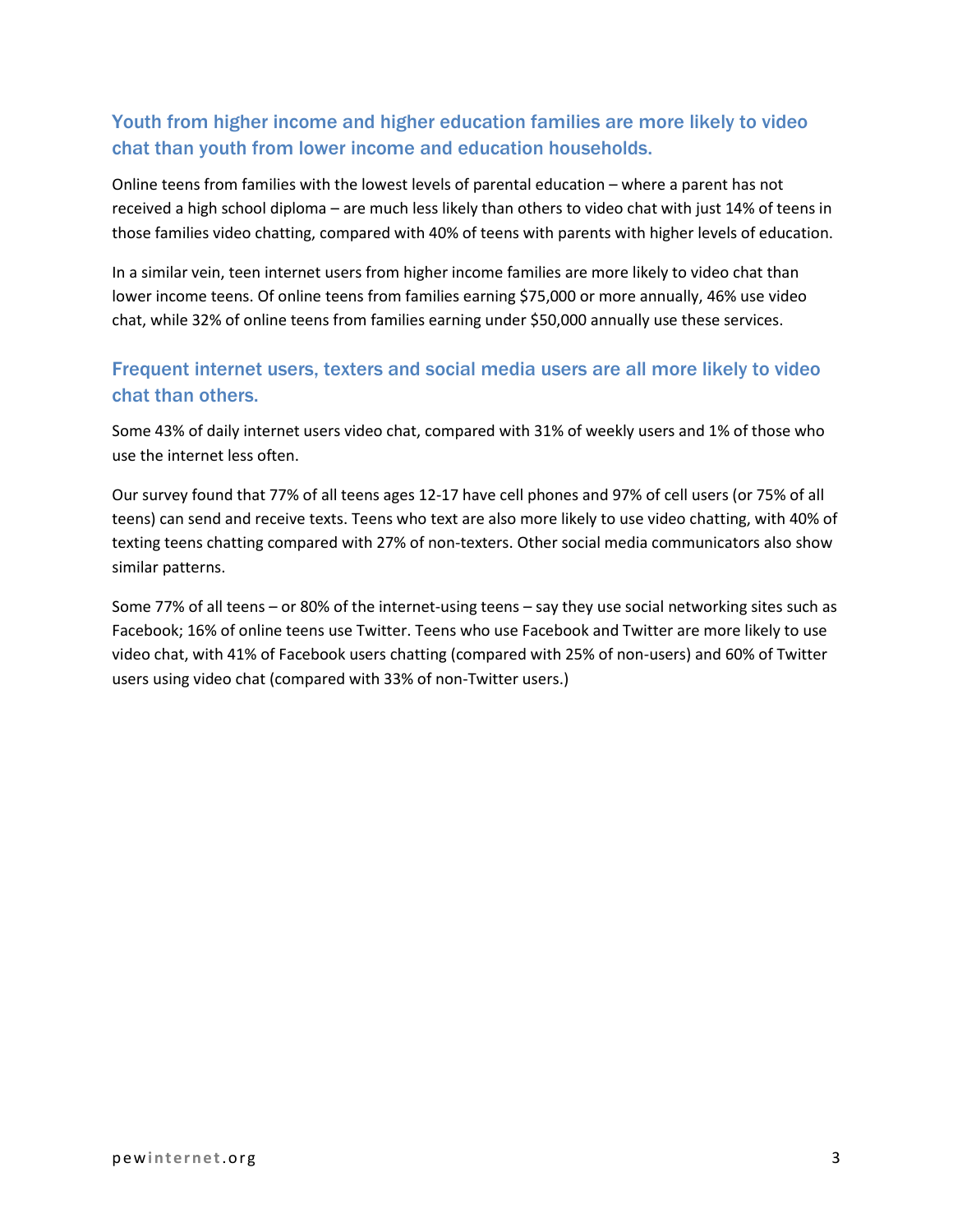# Who uses video chat applications?

*% of teen internet users within each group who use video chat*

| All teens (n=770)                                | 37%    |
|--------------------------------------------------|--------|
| Gender                                           |        |
| Boys (n=375)                                     | 33     |
| Girls (n=395)                                    | $42*$  |
| Age                                              |        |
| 12-13 (n=210)                                    | 34     |
| 14-17 (n=560)                                    | 39     |
| Race/Ethnicity                                   |        |
| White, non-Hispanic (n=434)                      | $41*$  |
| Black, non-Hispanic (n=120)                      | 42     |
| Hispanic (English- and Spanish-speaking) (n=155) | 28*    |
| <b>Household Income</b>                          |        |
| Less than \$30,000 (n=181)                       | $33*$  |
| \$30,000-\$49,999 (n=102)                        | $29*$  |
| \$50,000-\$74,999 (n=115)                        | 36     |
| \$75,000+ (n=303)                                | 46*    |
| <b>Education level of parents</b>                |        |
| Less than high school (n=75)                     | $14**$ |
| High school grad (n=163)                         | 36     |
| Some college (n=177)                             | 40     |
| College+ (n=353)                                 | 43     |
| Community type                                   |        |
| Urban (n=287)                                    | 39     |
| Suburban (n=388)                                 | 37     |
| Rural (n=86)                                     | 36     |

**Note:** \* indicates statistically significant difference between rows. \*\*indicates a data point that is significant with regards to all other data points in the row section.

**Source:** The Pew Research Center's Internet & American Life Project Teen/Parent Survey, April 19 – July 14, 2011. n=799 teens ages 12-17 and a parent or guardian. Interviews were conducted in English and Spanish, on landlines and cell phones.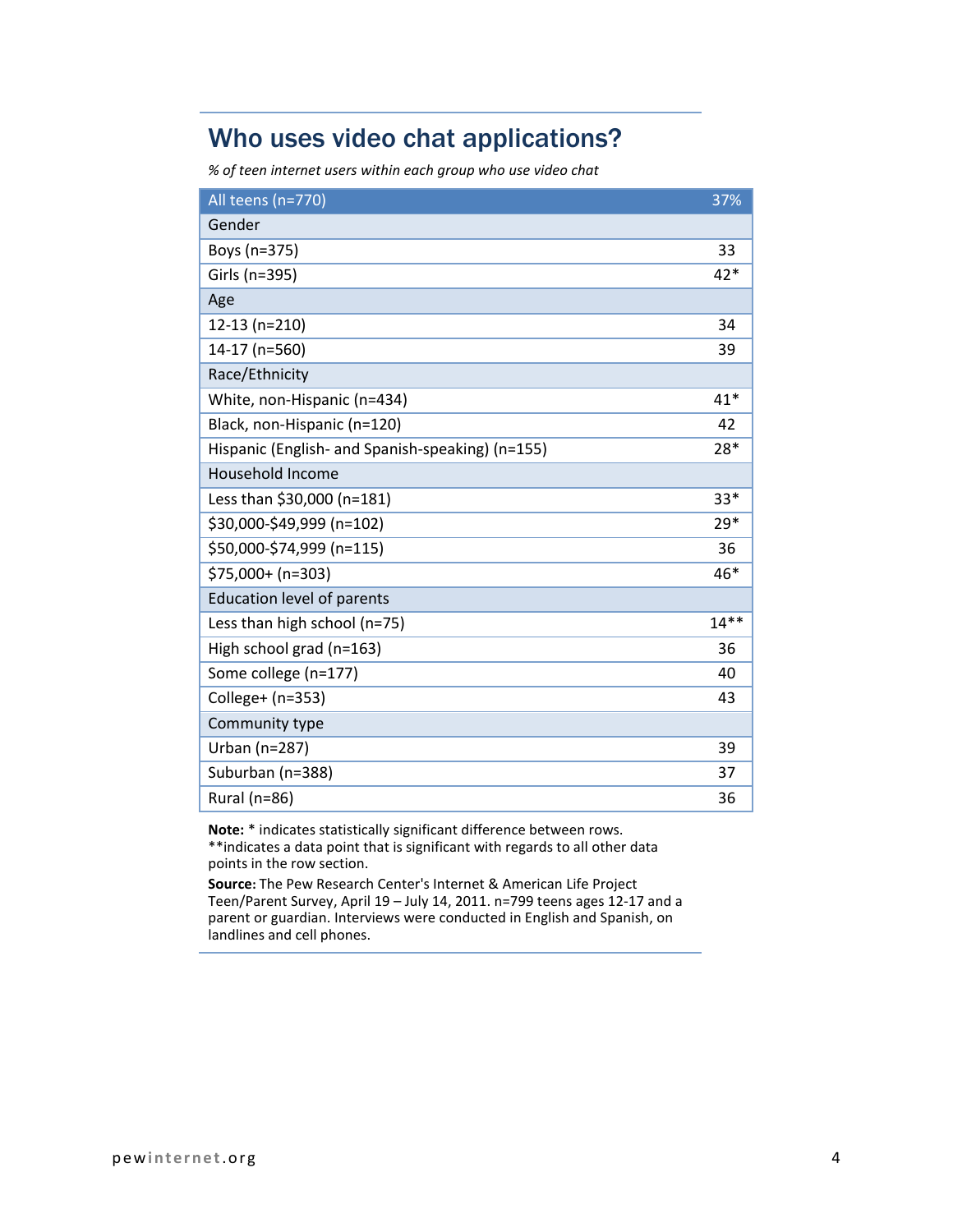# Recording and uploading video

# 27% of teen internet users record and upload video to the internet; older teens are more likely to record and upload videos.

Among teen internet users 12-17, just over one quarter (27%) say they record and upload video to the web, up from 14% of teens who had done so in 2006.<sup>1</sup> Among adults, 14% have uploaded videos.<sup>2</sup>

In our most recent data collection, older teens 14-17 are more likely to record and upload video than their younger counter parts, with 30% of online older teens saying they record and share videos, compared with 21% of 12-13 year olds.

### In a change since 2006, boys and girls are equally likely to record and upload videos.

Nearly equal shares of online boys (28%) and girls (26%) say they shoot and share video. In 2006, online boys were nearly twice as likely as online girls to report uploading video they had taken, with 19% of boys and 10% of girls reporting the activity.

### Social media using teens are more likely to shoot and share video.

Social network site users – who make up 80% of internet using teens – are more likely to record and upload video than teens who do not use social media. Broadly, 31% of social network site users record and upload videos, compared with 10% of teens who do not use social networks. Similarly, one third (33%) of Facebook users take and share video, compared with 11% of teens who do not use Facebook.

Overall, 16% of teens use Twitter. Of them, 46% record and upload video, compared with 24% of teens who do not use Twitter.

Those teens who use social network sites more frequently are also more likely to take and share video – 37% of daily social media users take and post videos, as do 24% of weekly social network users, and 17% of those who visit social sites less often than weekly.

The data also suggest that cell phone ownership (and smartphone ownership) does not relate to teens' likelihood of recording or uploading videos. Some 77% of teens own cell phones and 23% own smartphones. In all, 28% of teen cell phone owners record and upload video, while 25% of teens without cell phones say the same. $3$ 

There are no differences in recording and uploading video by race, ethnicity or socio-economic status.

 $\overline{\phantom{a}}$ 

 $^1$  Lenhart, A., Madden, M., Smith, A. and Macgill, A.R. (2007) Teens and Social Media, Pew Research Center, Washington, DC. Dec 19, 2007.<http://pewinternet.org/Reports/2007/Teens-and-Social-Media.aspx>

<sup>&</sup>lt;sup>2</sup> Purcell, K. (2010) The State of Online Video, Pew Research Center, Washington, DC. June 3, 2010. <http://www.pewinternet.org/Reports/2010/State-of-Online-Video.aspx>

 $^3$  Our survey question does not tell us what device teens use to record video – whether it is a video camera, a still camera with video capability or a mobile phone.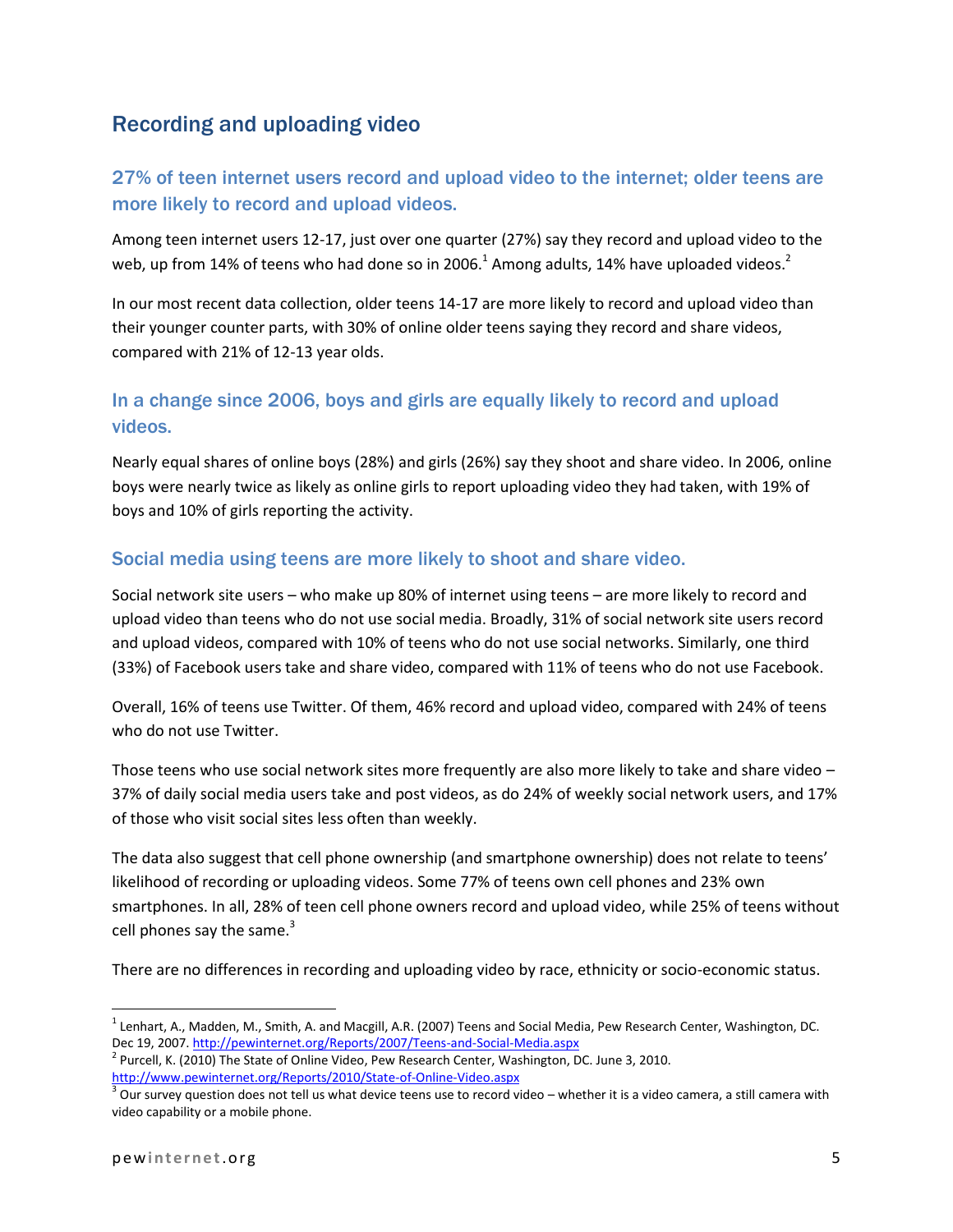# Who records and uploads video?

*% of teen internet users within each group who record and upload video*

| All internet users (n=770)                       | 27%   |
|--------------------------------------------------|-------|
| Gender                                           |       |
| Boys (n=375)                                     | 28    |
| Girls (n=395)                                    | 26    |
| Age                                              |       |
| $12-13$ (n=210)                                  | $21*$ |
| 14-17 (n=560)                                    | 30    |
| Race/Ethnicity                                   |       |
| White, non-Hispanic (n=434)                      | 27    |
| Black, non-Hispanic (n=120)                      | 29    |
| Hispanic (English- and Spanish-speaking) (n=155) | 26    |
| <b>Household Income</b>                          |       |
| Less than \$30,000 (n=181)                       | 24    |
| \$30,000-\$49,999 (n=102)                        | 30    |
| \$50,000-\$74,999 (n=115)                        | 30    |
| $$75,000+ (n=303)$                               | 27    |
| <b>Education level of parents</b>                |       |
| Less than high school (n=75)                     | 23    |
| High school grad (n=163)                         | 22    |
| Some college (n=177)                             | 28    |
| College+ (n=353)                                 | 32    |
| Community type                                   |       |
| Urban (n=287)                                    | 29    |
| Suburban (n=388)                                 | 27    |
| Rural (n=86)                                     | 23    |

**Note:** \* indicates statistically significant difference between rows.

**Source:** The Pew Research Center's Internet & American Life Project Teen/Parent Survey, April 19 – July 14, 2011. n=799 teens ages 12-17 and a parent or guardian. Interviews were conducted in English and Spanish, on landlines and cell phones.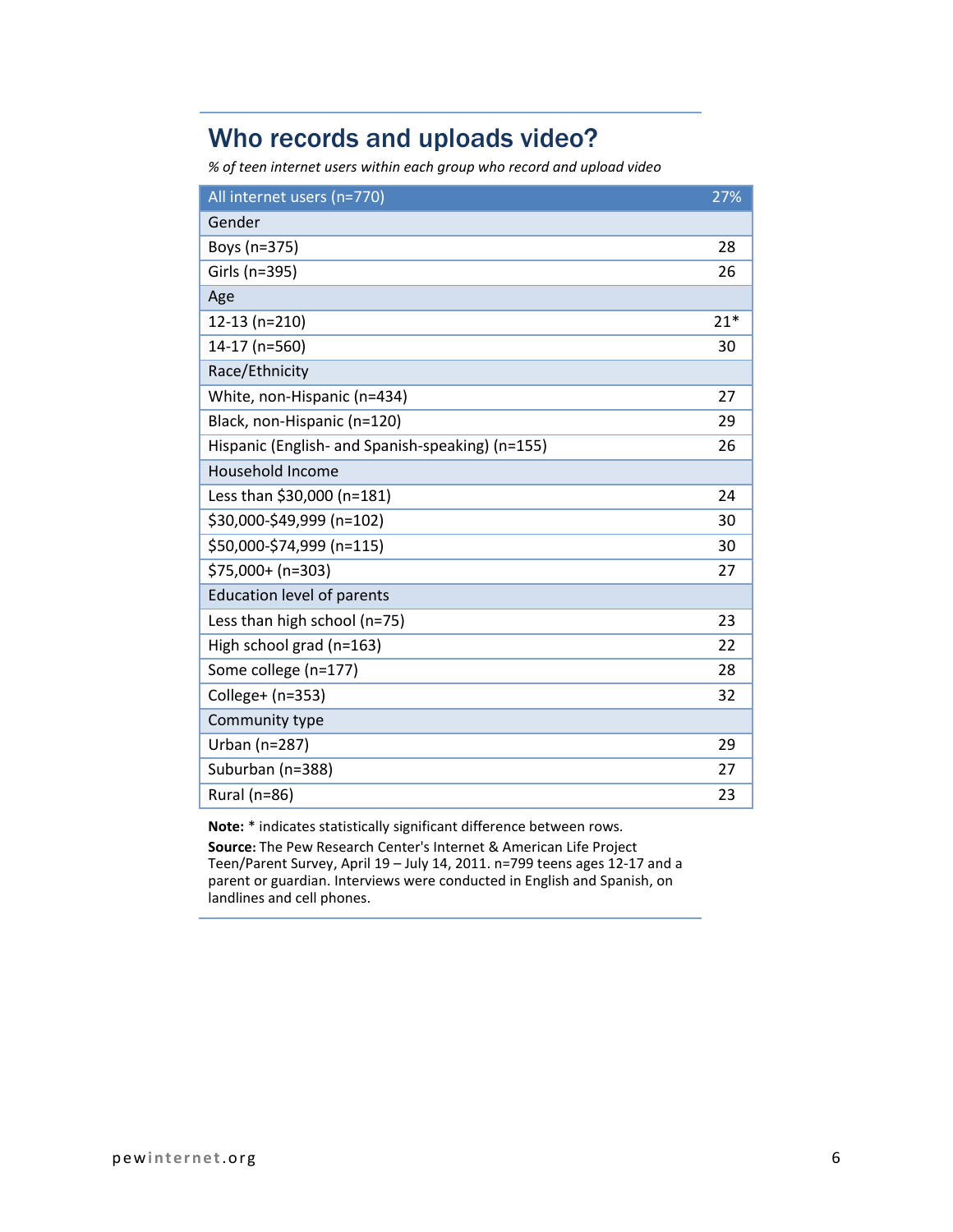# Streaming video

# 13% of online teens stream video live to the internet for others to watch. Home broadband users are more likely to stream video live than dial-up users.

Fewer teens stream live video to the internet for others to watch than engage in simple uploading – just 13% of teen internet users say they stream video live online. There are few demographic differences in video streaming. Boys and girls (13% of boys and 12% of girls) are equally likely to do it, as are younger and older teens. Frequent internet users – those who go online daily – are more likely to stream video than those who go online weekly (16% of daily users, compared with 7% of weekly users). Teens with home broadband connectivity are also more likely to stream video live for others to view. While 14% of broadband users stream, just 3% of those with dial-up connectivity do so.

### Social media users are more likely to stream video than others.

As with other video sharing activities, social media users are more likely to report streaming video. Some 14% of teens who use social network sites stream video, compared with 5% of teen internet users who are not social network users. Similarly, 15% of Facebook users say they stream video, compared with 6% of teens who do not use Facebook. And once again, Twitter users are the most likely to report streaming video, with one-quarter of users of the service reporting streaming, compared with 10% of teens who do not use Twitter. Frequency of social network use also plays a role; 17% of daily social media users stream, compared with 5% of teens who use social media less than weekly.

# Other choices that teens make about their online privacy do not relate to their likelihood of streaming video.

The private or public nature of a teen's social media profile does not make a difference in their likelihood of streaming video – there is no statistically significant difference among teens with private, semi-private or public profiles.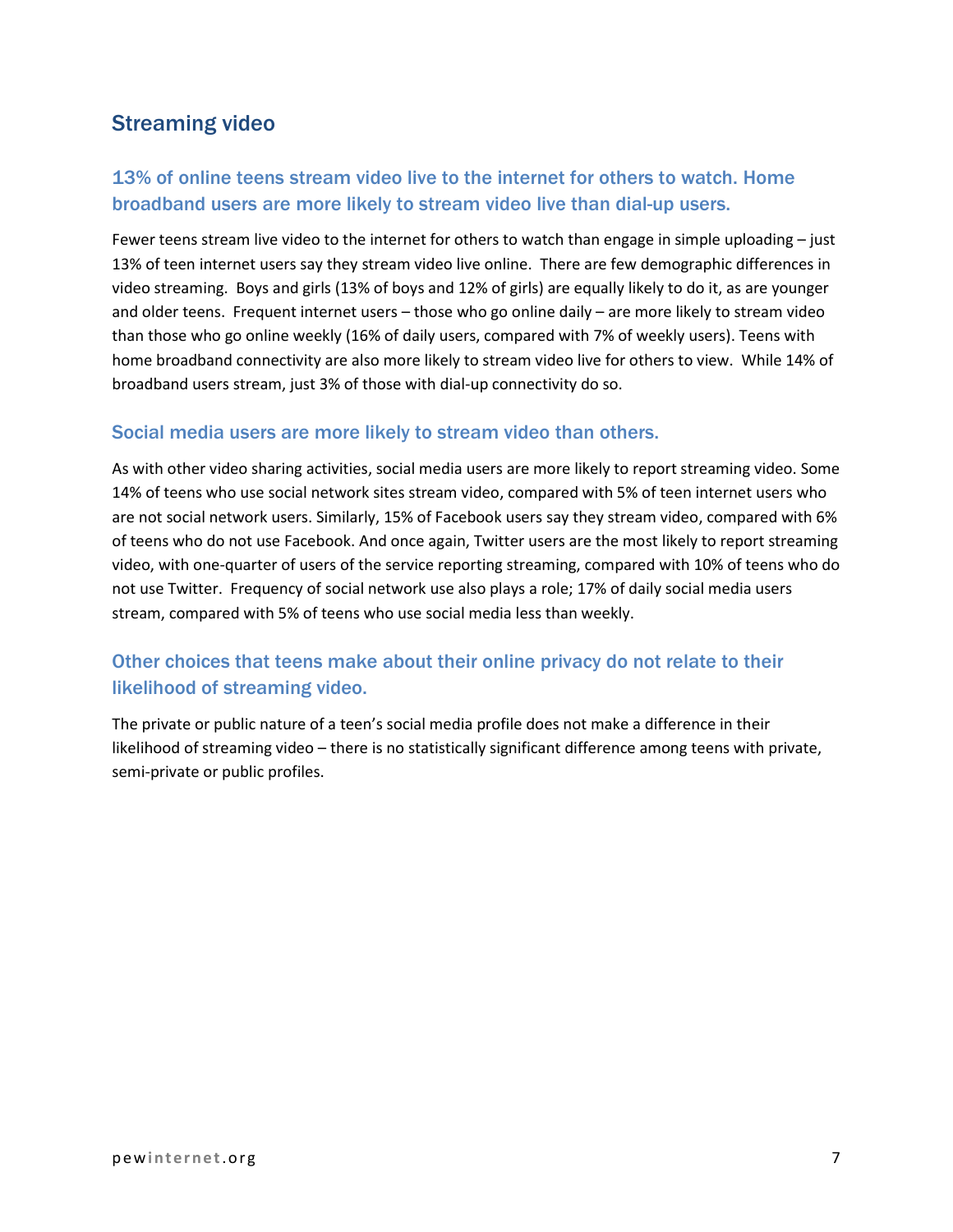# Who streams video live to the internet for others to view?

*% of teens internet users within each group who stream video*

| All internet users (n=770)                       | 13% |
|--------------------------------------------------|-----|
| Gender                                           |     |
| Boys (n=375)                                     | 13  |
| Girls (n=395)                                    | 12  |
| Age                                              |     |
| 12-13 (n=210)                                    | 8   |
| 14-17 (n=560)                                    | 14  |
| Race/Ethnicity                                   |     |
| White, non-Hispanic (n=434)                      | 12  |
| Black, non-Hispanic (n=120)                      | 14  |
| Hispanic (English- and Spanish-speaking) (n=155) | 11  |
| Household Income                                 |     |
| Less than \$30,000 (n=181)                       | 15  |
| \$30,000-\$49,999 (n=102)                        | 11  |
| \$50,000-\$74,999 (n=115)                        | 14  |
| \$75,000+ (n=303)                                | 9   |
| <b>Education level of parents</b>                |     |
| Less than high school (n=75)                     | 17  |
| High school grad (n=163)                         | 13  |
| Some college (n=177)                             | 12  |
| College+ (n=353)                                 | 11  |
| Community type                                   |     |
| Urban (n=287)                                    | 13  |
| Suburban (n=388)                                 | 13  |
| Rural (n=86)                                     | 10  |

**Note:** This chart does not reflect any statistically significant differences.

**Source:** The Pew Research Center's Internet & American Life Project Teen/Parent Survey, April 19 – July 14, 2011. n=799 teens ages 12-17 and a parent or guardian. Interviews were conducted in English and Spanish, on landlines and cell phones.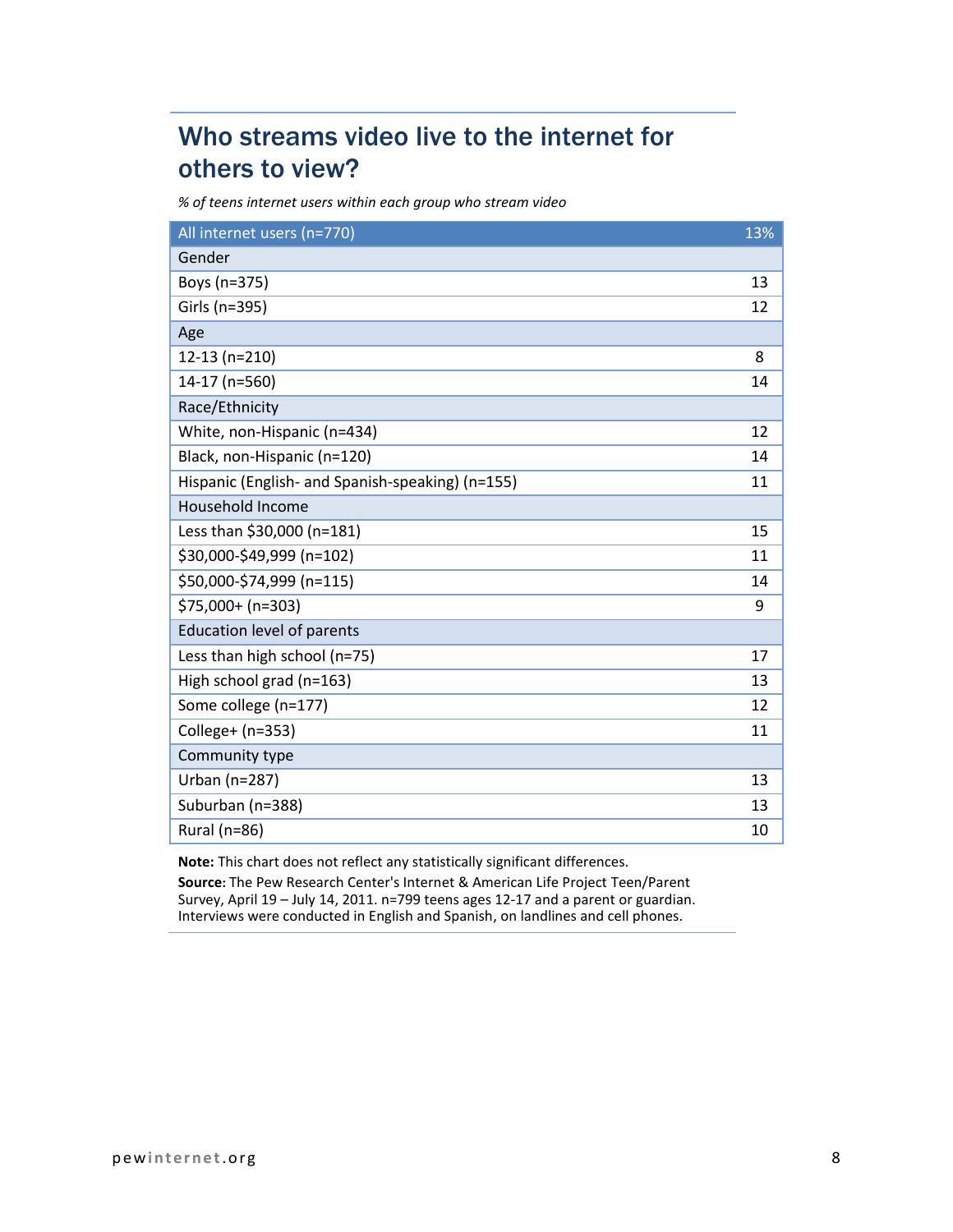# Methodology

### **Summary**

The 2011 Teens and Digital Citizenship Survey sponsored by the Pew Research Center's Internet and American Life Project obtained telephone interviews with a nationally representative sample of 799 teens ages 12 to 17 years old and their parents living in the continental United States. The survey was conducted by Princeton Survey Research Associates International. The interviews were conducted in English and Spanish by Princeton Data Source, LLC from April 19 to July 14, 2011. Statistical results are weighted to correct known demographic discrepancies. The margin of sampling error for the complete set of weighted data is  $\pm 4.8$  percentage points.

In addition to the two surveys, this study conducted 7 focus groups with teens between the ages of 12 and 19 in the greater Washington, DC metro area in January and February 2011. Participants were recruited via word of mouth, email, schools, and non-profit organizations. A total of 57 youth participated in the focus groups, though each group averaged 8 to 14 people. Groups were co-ed, but were broken into middle school and high school aged youth. The groups were balanced for gender and crossed the socio-economic and family structure spectrum. Black youth were over-represented. All participants were required to have access to either a computer or a cell phone to participate. Participants were paid a \$40 cash incentive for their participation. Parental consent was obtained for all minor participants, as was the assent of the minor participants themselves. Eighteen and 19 year-old participants consented to their own participation.

Further details on the design, execution, and analysis of the teen and parent telephone survey are discussed below.

### Design and Data Collection Procedures

#### *Sample Design*

A combination of landline and cellular random digit dial (RDD) samples was used to represent all teens and their parents in the continental United States who have access to either a landline or cellular telephone. Both samples were provided by Survey Sampling International, LLC (SSI) according to PSRAI specifications.

Both samples were disproportionately stratified to increase the incidence of blacks and Latinos. The same stratification scheme was used for both sample frames and was based on the estimated incidence of minority groups at the county level. All counties in the continental United States were divided into ten strata based on the estimated proportion of African American and Latino populations. Strata with higher minority densities were oversampled relative to strata with lower densities. Phone numbers were drawn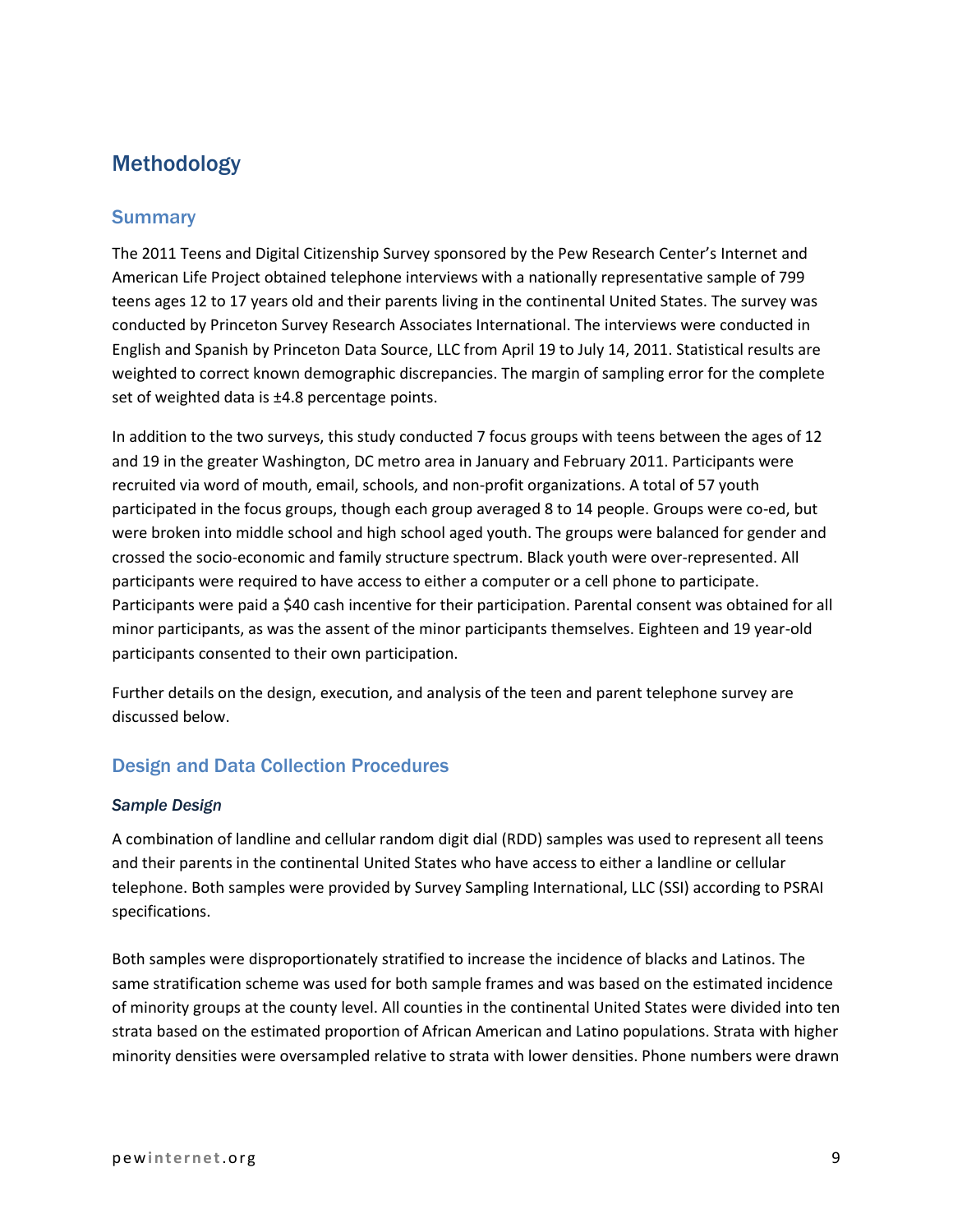with equal probabilities within strata. The disproportionate sample design was accounted for in the weighting and does not affect the representative nature of the sample.<sup>4</sup>

#### *Contact Procedures*

Interviews were conducted from April 19 to July 14, 2011. As many as 7 attempts were made to contact and interview a parent at every sampled telephone number. After the parent interview, if the teen was not immediately available, an additional 7 calls were made to interview an eligible teen. Sample was released for interviewing in replicates, which are representative subsamples of the larger sample. Calls were staggered over times of day and days of the week to maximize the chance of making contact with potential respondents. Each telephone number received at least one daytime call in an attempt to complete an interview.

Contact procedures were slightly different for the landline and cell samples. For the landline sample, interviewers first determined if the household had any 12 to 17 year-old residents. Households with no teens were screened-out as ineligible. In eligible households, interviewers first conducted a short parent interview with either the father/male guardian or mother/female guardian. The short parent interview asked some basic household demographic questions as well as questions about a particular teen in the household (selected at random if more than one teen lived in the house.)

For the cell phone sample, interviews first made sure that respondents were in a safe place (for example, not driving) to talk and that they were speaking with an adult. Calls made to minors were screened-out as ineligible. If the person was not in a safe place to talk a callback was scheduled. Interviewers then asked if any 12 to 17 year-olds lived in their household. Cases where no teens lived in the household were screened-out as ineligible. If there was an age-eligible teen in the household, the interviewers asked if the person on the cell phone was a parent of the child. Those who were parents went on to complete the parent interview. Those who were not parents were screened-out as ineligible.

For both samples, after the parent interview was complete an interview was completed with the target child. Data was kept only if the child interview was completed. $5$ 

Interviewers were given instructions to tell parents – if asked – that they should not remain on the phone with the child during the interview, but that if they were concerned they could sit nearby. The interviewer then coded whether or not the parent remained on the phone with the child. In this survey, 90 of the 799 interviews (or 11%) had a parent listening on the phone during the child's interview. Parents who elected to remain on the phone while their child completed the interview were more likely to be listening to the interviews of girls and children age 12 and to a lesser extent, age 13. These parents were also more likely to be white. Teens whose parents listened to their interview were less likely to use

 4 For more information on oversampling, see the Pew Research Center for People and Press's website and their discussion of the implications of this survey technique: http://www.people-press.org/methodology/sampling/oversamples/

 $5$  At the start of the field period, we used a modified screener that allowed us to complete a teen interview prior to a parent interview. After a few weeks in the field (April 19-June 1), it became clear that completing the teen interview first was not productive. Therefore the screener was modified to the one described here where a parent was always interviewed first. There are 16 "teen-first" interviews included in the overall sample.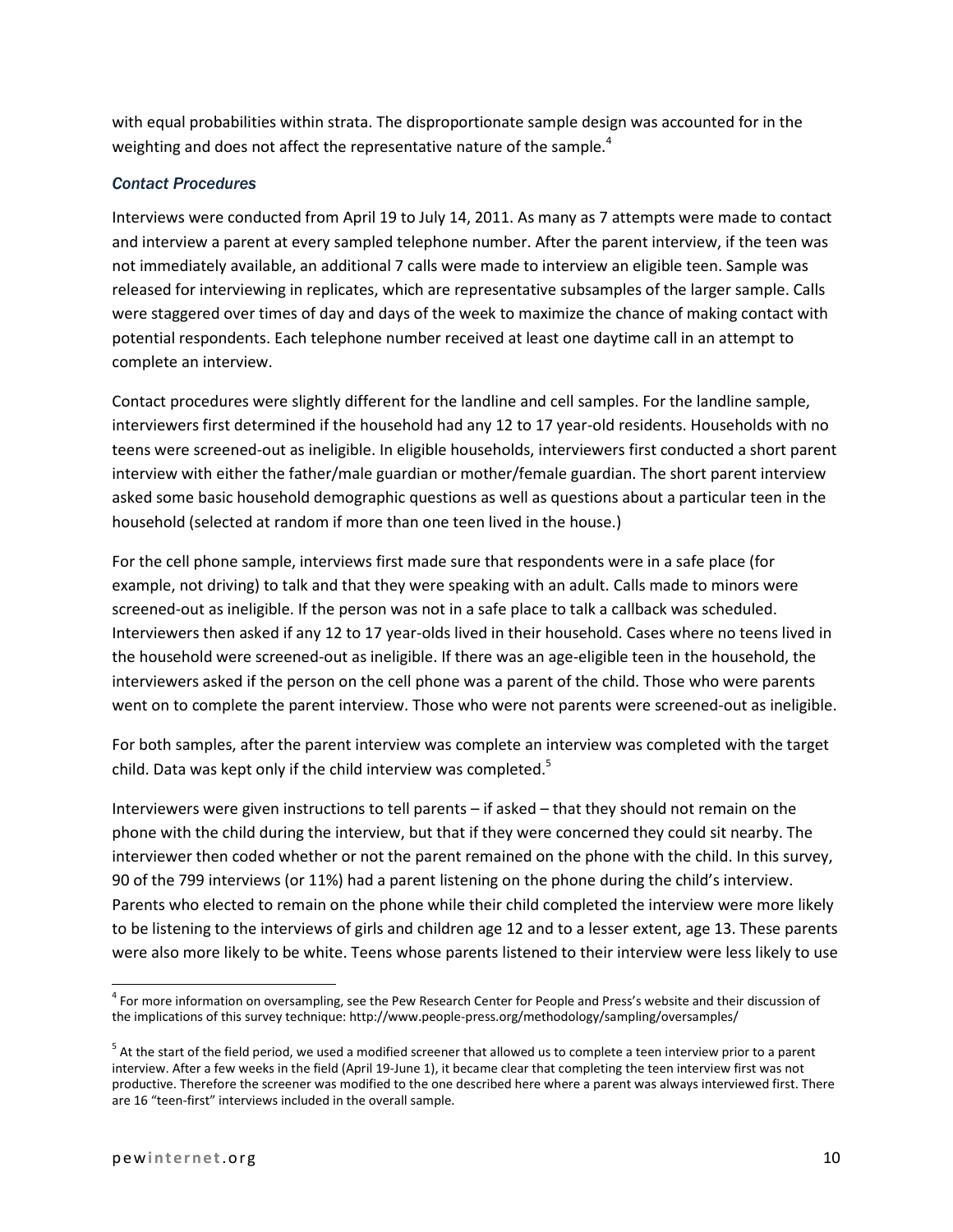the internet, use social network sites, or go online using a mobile phone. Among those teens whose parents attended their interview who do use social network sites, they were more likely to report using Facebook than teens whose parents did not listen in. We elected to retain these interviews as a part of our larger sample – first because there were very few statistically significant differences between the responses of teens whose parents listened in, and those whose parents did not. Second, in the places where we did see modest differences, understanding what might be behind those differences was difficult to tease out – the age of the child may have been a factor, or how the parent parented that child, or the fact that the parent was listening to the interview. So rather than introduce additional bias into the data, we elected to leave the cases in the data set, and note in the text where the parent's listening made a statistically significant difference in the responses of the teen.

For more detail on the weighting and sample effects for this survey, please see the methodology section for our *Teens, Kindness and Cruelty on Social Network Sites* report <http://pewinternet.org/Reports/2011/Teens-and-social-media.aspx> .

### Response Rate

The response rate estimates the fraction of all eligible respondents in the sample that were ultimately interviewed. At PSRAI it is calculated by taking the product of three component rates: $6$ 

- **Contact rate** the proportion of working numbers where a request for interview was made<sup>7</sup>
- **Cooperation rate** the proportion of contacted numbers where a consent for interview was at least initially obtained, versus those refused
- **Completion rate** the proportion of initially cooperating and eligible interviews that agreed to the child interview and were completed

The response rate for landline sample was 12 percent and the response rate for the cell sample was 7 percent.

### Survey Questions

Below are the survey questions that were analyzed for this report. For the full questionnaire, please visit [http://www.pewinternet.org/Shared-Content/Data-Sets/2011/July-2011-Teens-and-Online-](http://www.pewinternet.org/Shared-Content/Data-Sets/2011/July-2011-Teens-and-Online-Behavior.aspx)[Behavior.aspx.](http://www.pewinternet.org/Shared-Content/Data-Sets/2011/July-2011-Teens-and-Online-Behavior.aspx)

 $\overline{\phantom{a}}$ 

<sup>&</sup>lt;sup>6</sup> PSRAI's disposition codes and reporting are consistent with the American Association for Public Opinion Research standards.

<sup>&</sup>lt;sup>7</sup> PSRAI assumes that 75 percent of cases that result in a constant disposition of "No answer" or "Busy" are actually not working numbers.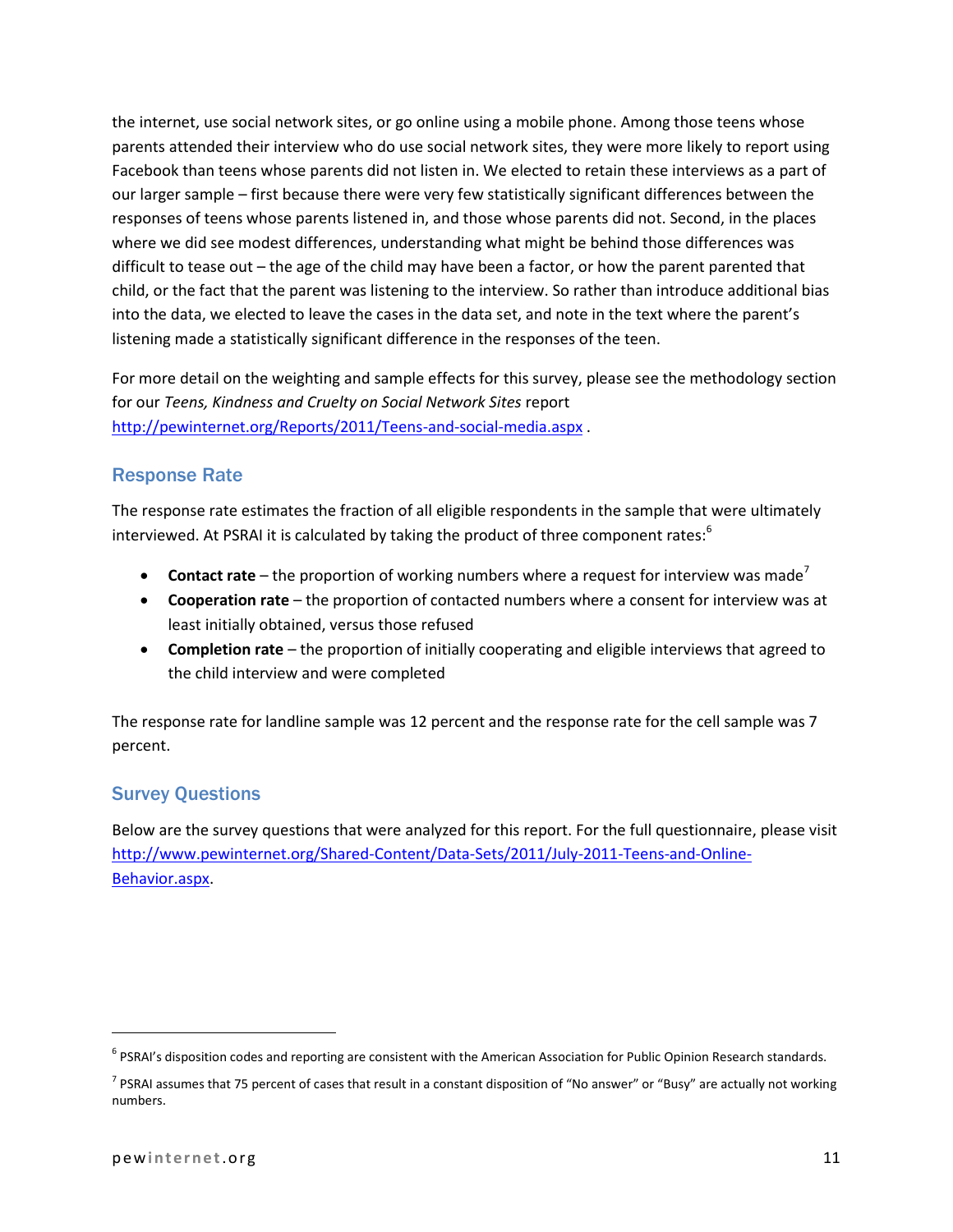### **Parent/Teen Digital Citizenship Survey** Final Topline 7/22/2011

Data for April 19 – July 14, 2011

Princeton Survey Research Associates International for the Pew Research Center's Internet & American Life Project

Sample: n= 799 parents of 12-17 year olds, including an oversample of African-American and Latino families 799 teens ages 12-17 Interviewing dates: 04.19.2011 – 07.14.2011

Margin of error is plus or minus 5 percentage points for results based on total parents [n=799] Margin of error is plus or minus 5 percentage points for results based on total teens [n=799] Margin of error is plus or minus 5 percentage points for results based on teen internet users [n=770] Margin of error is plus or minus 5 percentage points for results based on teen cell phone users [n=642] Margin of error is plus or minus 6 percentage points for results based on teens who text [n=620] Margin of error is plus or minus 6 percentage points for results based on teen SNS or Twitter users [n=623]

**K5** We're interested in the kinds of things you do when you use the internet. Not everyone has done these things. Please just tell me whether you ever do each one, or not. Do you ever...[INSERT; RANDOMIZE]?<sup>8</sup>

|    |                                                                                                                  | <b>YES</b> | N <sub>O</sub> | (VOL.) CAN'T DO<br>THAT / DON'T<br><b>KNOW HOW</b> | DON'T<br><b>KNOW</b> | <b>REFUSED</b> |
|----|------------------------------------------------------------------------------------------------------------------|------------|----------------|----------------------------------------------------|----------------------|----------------|
| a. | Thems A thru F: Based on teen internet users<br>Use an online social networking site like<br>MySpace or Facebook |            |                |                                                    |                      |                |
|    | Current Teens [N=770]                                                                                            | 80         | 20             | 0                                                  | $\ast$               |                |
|    | September 2009 [N=746]                                                                                           | 73         | 27             | n/a                                                | 0                    | 0              |
|    | February 2008 [N=1,033]                                                                                          | 65         | 35             | n/a                                                | 0                    | 0              |
|    | November $2007^9$ [N=664]                                                                                        | 60         | 40             | n/a                                                | 0                    | 0              |
|    | November 2006 <sup>10</sup> [N=886]                                                                              | 55         | 45             | n/a                                                | 0                    | 0              |
| b. | Use Twitter                                                                                                      |            |                |                                                    |                      |                |
|    | <b>Current Teens</b>                                                                                             | 16         | 84             | 0                                                  | $\Omega$             | 0              |
|    | September 2009                                                                                                   | 8          | 91             | n/a                                                |                      |                |

 $^8$  In 2004 & 2000 trends, question wording was "We're interested in the kinds of things you do when you go online. Not everyone has done these things. Please just tell me whether you ever do each one, or not. Do you ever...?" In November 2007, question was "As I read the following list of items, please tell me if you, personally, happen to have each one, or not. Do you have…?"

 $\overline{\phantom{a}}$ 

 $9$  In November 2007, teens were asked whether they personally had an SNS profile, rather than if they ever use an SNS site. Item wording was "A profile on a social networking website like MySpace or Facebook." Item was asked of Total Teens. Results shown here are for teen internet users only.

 $^{10}$  In November 2006, teens were asked whether they personally had ever created an SNS profile, rather than if they ever use an SNS site. Question wording was "Have you ever created your own profile online that others can see, like on a social networking site like MySpace or Facebook?"